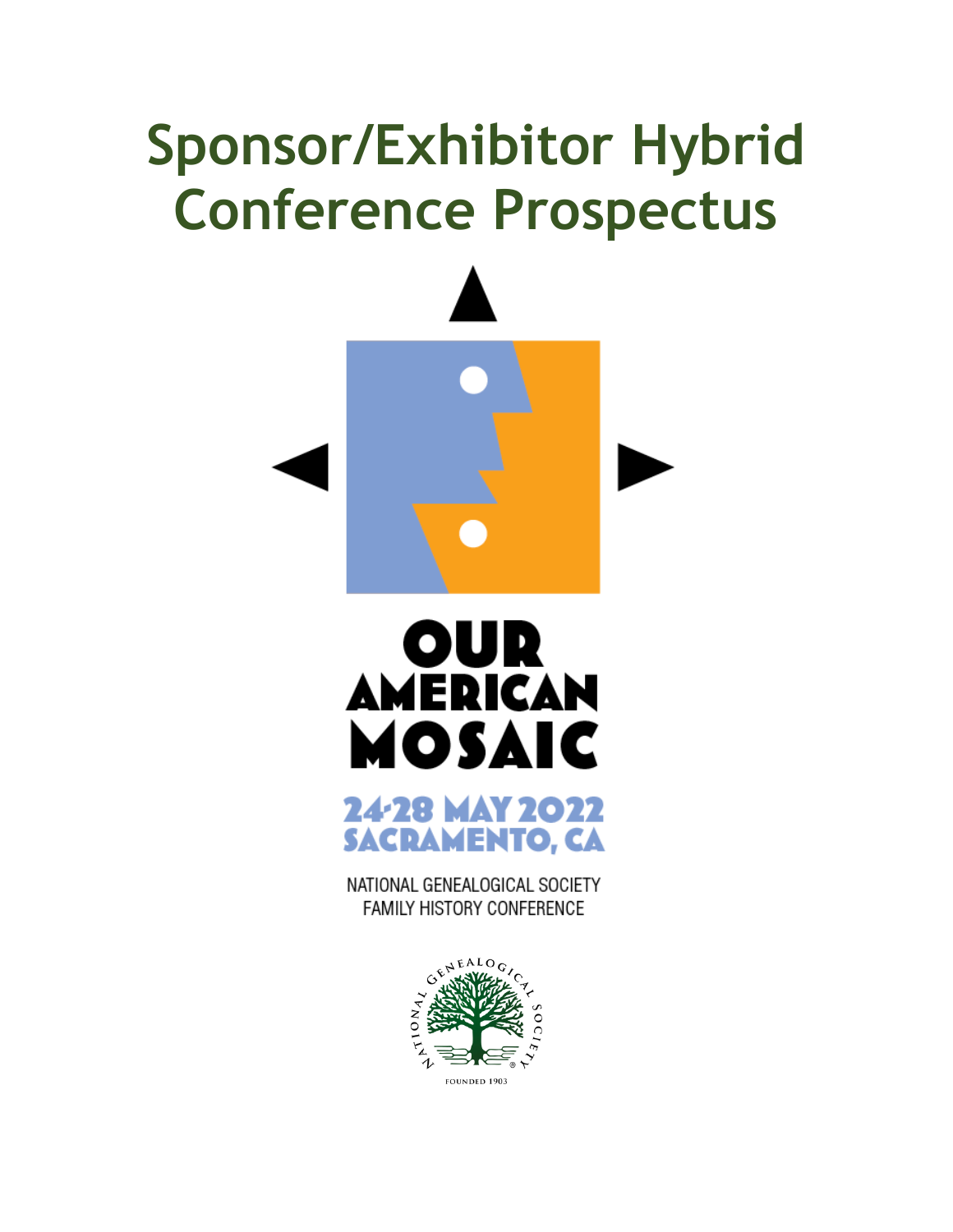# **Become A Sponsor/Exhibitor**

**There are many ways to engage with attendees at the NGS 2022 Family History Conference.** Join us In-Person in Sacramento, California and/or Online at Home this year and share your brand with family historians and genealogy organization leaders.

The in-person conference at the SAFE Credit Union Convention Center, 1401 K Street Sacramento, CA 95814, is to be held 24−28 May and is contingent on being able to protect the health of all involved. Online at Home includes access to the virtual Expo Hall throughout the week, plus educational sessions on 27-28 May. Online at Home will be held via the Whova virtual platform.

#### **One Price Covers both Virtual and In-Person Exhibits**

With so much uncertainty surrounding travel during the pandemic, we have included both the virtual and in-person exhibits in our event pricing. It's up to you to decide whether to exhibit at the in-person event or not<sup>[1](#page-1-0)</sup>. Just let us know whether you will be exhibiting in-person when you place your order.

Join us in-person and/or virtually to put your brand in front of the NGS audience, make valuable oneon-one connections, and generate leads. The virtual expo hall allows you to engage with attendees right from your booth. Add a video, website links, two downloadable handouts, and more to promote your brand. And you can run a live exhibitor showcase from your virtual booth.

All exhibitors receive a virtual expo booth. Once you register as an exhibitor, we will do the basic booth set up for you. From there you will be given direct access to customize your virtual exhibit booth. At your option a 10'x10' exhibit booth at the in-person event is also included. Each in-person booth comes with two chairs, a wastebasket, 8'x30" table, back/side drape, and a company identification sign.

#### **We Can Customize a Package for You**

If you would like information about customizing a sponsorship package, please contact Karen Forbes (see p. 4 for contact information). Additional opportunities include providing a sponsored bonus session for the 2022 On-Demand sessions, sponsoring the Delegate Council Meeting, the SLAM! Idea Showcase, or Focus on Societies (all with limited availability), and advertising with in-person attendee bag inserts.

#### **What's new this year**

- 1. This year we are using more advanced virtual event tech. NGS selected WHOVA to host our virtual Expo Hall this year.
- 2. The virtual Expo Hall will be available to registered attendees of both the in-person and virtual conference.
- 3. On-site in Sacramento, NGS plans to open the Expo Hall on Tuesday evening when there are no competing events. Eight sponsorship opportunities for the Expo Hall opening event are available.

**To reserve your virtual and in-person exhibit booth or sponsorship, please complete your order online at** <https://cvent.me/AgVbbL> **no later than 15 April 2022.** Certain benefits of exhibiting or sponsorship cannot be fulfilled for orders placed after 31 March 2022. See chart for details.

<span id="page-1-0"></span><sup>1</sup> Please be advised that NGS policy:

• requires that all attendees wear masks indoors.

<sup>•</sup> requires that all attendees of in-person events provide proof of vaccination and a booster if applicable ("up to date" or "boosted" following CDC guidelines found [here a](https://www.cdc.gov/coronavirus/2019-ncov/vaccines/booster-shot.html)nd [here\)](https://www.cdc.gov/coronavirus/2019-ncov/vaccines/stay-up-to-date.html?CDC_AA_refVal=https%3A%2F%2Fwww.cdc.gov%2Fcoronavirus%2F2019-ncov%2Fvaccines%2Ffully-vaccinated-guidance.html) along with proof of identification, and;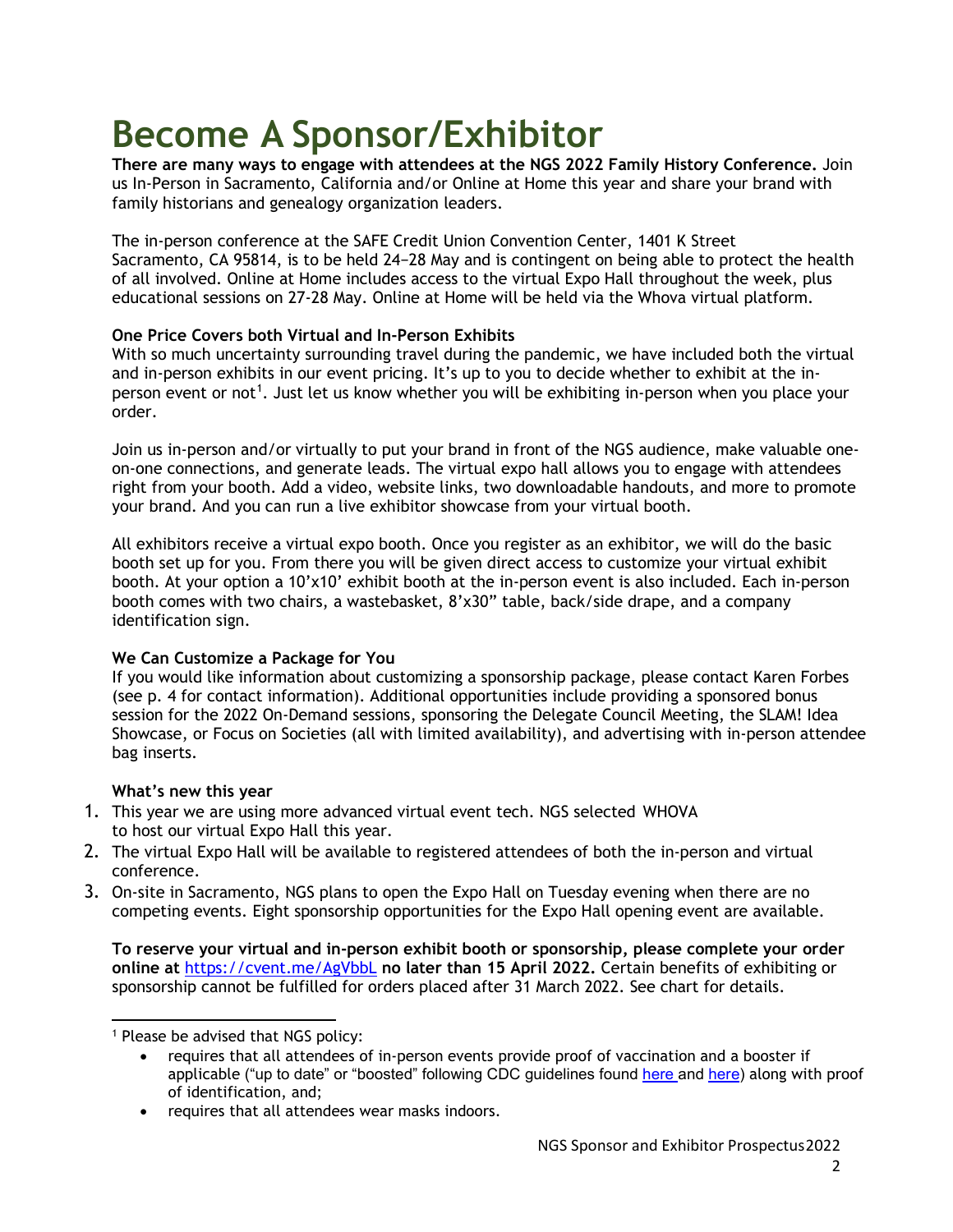# **Some Details of What We Offer**

**Not all features are included in every package.**

# **Data and Analytics**

**Platform Access:** Sponsor/exhibitor access to the WHOVA virtual event tech. Change your virtual booth as you need.

**Attendee Registration List:** Permission to use contact information that our registrants consent to provide.

## **Engagement**

**Chat Messaging:** One-to-one direct messaging capability that permits engagement with attendees in the virtual Expo Hall.

**Branded Prizes:** Supply company-branded prizes to be promoted through our event giveaways on-site and virtually.

**Demos:** Schedule exhibitor showcases in the virtual platform.

# **Content Distribution Channels**

**Virtual Content\*:** You can include linked content in your virtual exhibit space including one video, two documents, and a live exhibitor showcase.

**Intermission Video Spots\*:** 60-second video spots shown to event attendees during your sponsored sessions. Platinum and Diamond sponsors only.

**Sponsored Bonus Session/s\*:** An NGS 2022 On-Demand! educational presentation, related to a substantive area of interest to genealogists, with content fully developed and managed by the sponsor. For Platinum and Diamond sponsors.

# **Brand Recognition**

**Booth:** Your presence in our virtual and in-person Expo Hall is promoted prior to and during the events on the conference app, in the program, and on our website. **Communication Recognition:** Recognition via event promotions and registrant notifications sent through the virtual event platform, the conference blog, and NGS' email provider. On-site your company name will appear on the Expo Hall entry arch. **Pre- and Post-Event Promotions:** Authorization to use the event logo, title, and hashtags in education and promotional activities before and after the event.

*\*May not include messaging containing qualitative or comparative language, pricing information, or other indications of savings or value associated with your company's products or services.*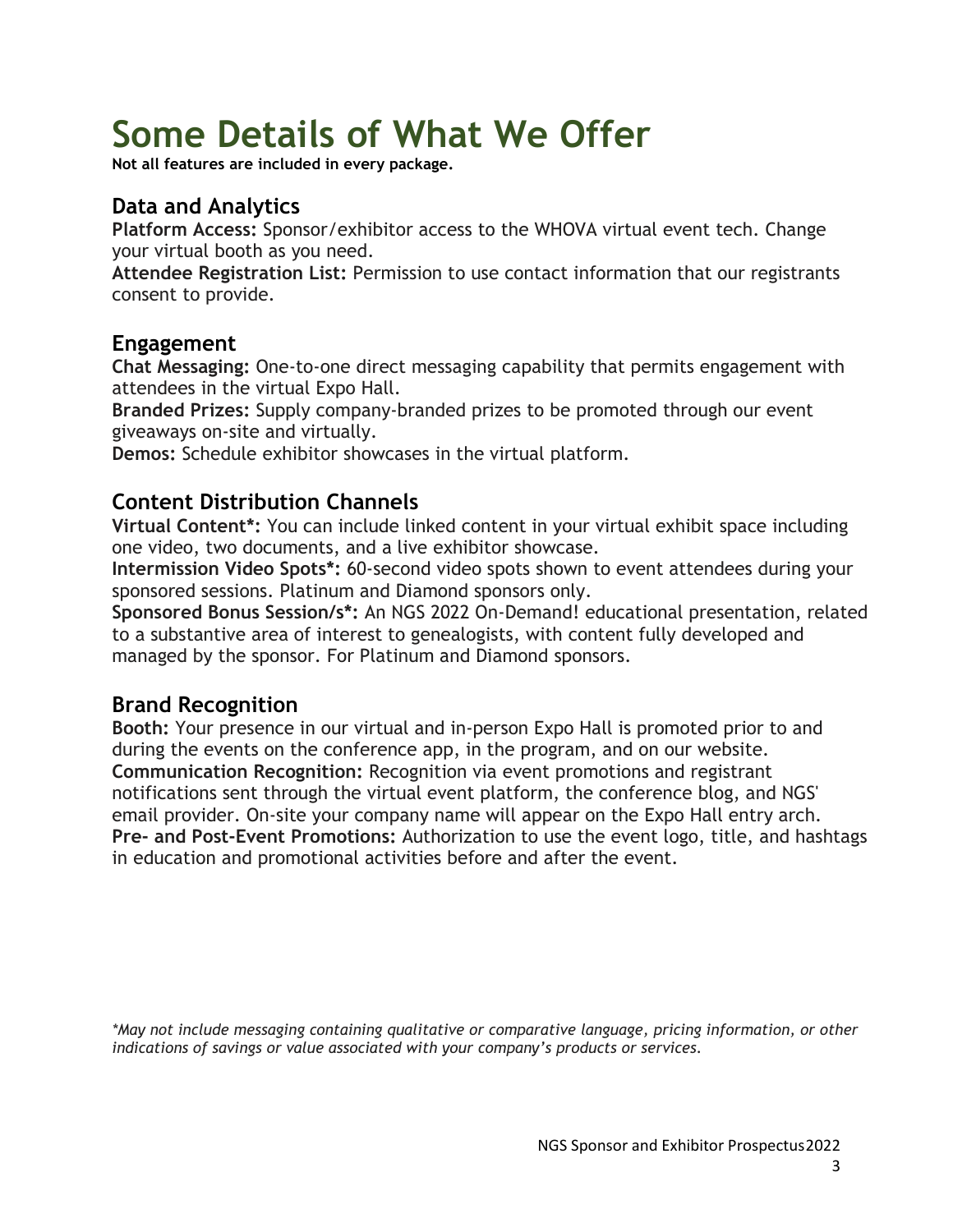### **Maximizing Your Results**

**Fulfillment Report:** Post-event report describing sponsorship benefits delivered and the value to the sponsor.

**Post-Event Teleconference:** At your request, we'll review your event experience and help you to maximize your sponsorship return this year, and in future events.

### **In-Person Expo Hours**

Tuesday, 24 May Exhibitor Setup: 9:00 am–5:30 pm Show hours: 6:30–8:30 pm

Wednesday, 25 May Exhibitor Access: 8:00 am Show hours: 9:30 am–5:30 pm Thursday, 26 May Exhibitor Access: 8:00 am Show hours: 9:30 am–5:30 pm

Friday, 27 May Exhibitor Access: 8:00 am Show hours: 9:30 am–4:00 pm

Saturday, 28 May Exhibitor Access: 8:00 am Show hours: 9:30 am–2:30 pm Exhibitor tear down: 2:30–7:00 pm

#### **Cancellation & Refund Policy**

All sponsorship agreements are final. All requests for exhibit cancellation must be made in writing and shall become effective upon receipt by NGS. Due to the difficulty of determining and detailing the losses which would result from the cancellation of exhibit space, the industry partner agrees to pay the following as liquidated damages (and not as a penalty) if the Exhibitor cancels its exhibit space: If written notice of cancellation is received by NGS after an order is submitted, but before April 1, 2022, NGS shall be owed a cancellation fee equal to 50% of the total exhibit/engagement fee plus a \$150 processing fee; if written notice of cancellation is received by NGS on or after April 1, 2022, NGS will retain or shall be owed a cancellation fee equal to 100% of the total exhibit/engagement fee. The above cancellation fee terms shall apply regardless of the execution date of an order or signed contract, and regardless of any re-sale of booth space/engagement canceled by Exhibitor.

#### **Payment of Fees/Debts**

Sponsors and exhibitors must make required payments for any engagement opportunities within 21 days of purchase, but no later than May 10, 2022. Exhibitors may not appear virtually or in-person until payment in full is received.

#### **Contact**

*Karen Forbes, Exhibitor/Sponsor Coordinator Delaney Meeting & Event Management 802-448-9078; [karen@delaneymeetingevent.com](mailto:karen@delaneymeetingevent.com)*

*[Please Note: As more details become available, we will continue to update you. If you have any](mailto:karen@delaneymeetingevent.com)  [questions, please feel free to reach out to:](mailto:karen@delaneymeetingevent.com)*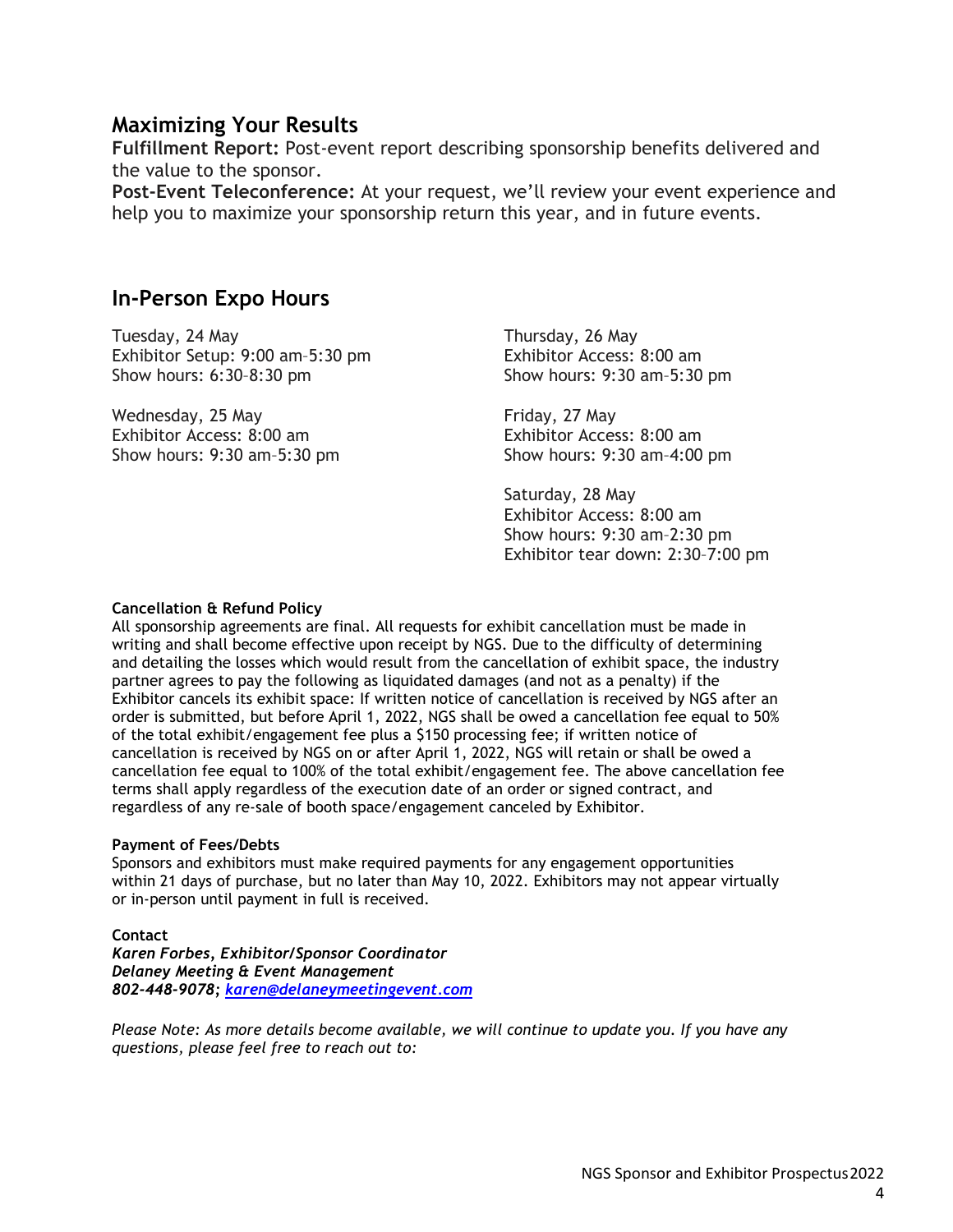|                                                                                                     | <b>Platinum</b><br>\$10,000     | <b>Diamond</b><br>\$5,000       | Gold<br>\$2,500                 | <b>Silver</b><br>\$1,000            | <b>Exhibitor Only</b><br>\$350/\$300<br>Nonprofit |  |
|-----------------------------------------------------------------------------------------------------|---------------------------------|---------------------------------|---------------------------------|-------------------------------------|---------------------------------------------------|--|
| <b>Ad Space</b>                                                                                     |                                 |                                 |                                 |                                     |                                                   |  |
| Advertisement in conference<br>compendium                                                           | <b>Full Page</b><br>Due April 1 | <b>Full Page</b><br>Due April 1 | <b>Half Page</b><br>Due April 1 | <b>Business card</b><br>Due April 1 | <b>Business card</b><br>Due April 1               |  |
| Full-page advertisement in<br>one issue of the NGS<br>Quarterly<br>(post-event)                     | Yes                             |                                 |                                 |                                     |                                                   |  |
| Full-page advertisement in<br>two issues of the NGS<br>Magazine<br>(post-event)                     | Yes                             |                                 |                                 |                                     |                                                   |  |
| On-site attendee bag inserts<br>(you provide the materials)                                         | Two<br>Due date TBD             | One<br>Due date TBD             | 5325<br>Due date TBD            | 5325<br>Due date TBD                | 5325<br>Due date TBD                              |  |
| 60-second video<br>advertisement during your<br>company's sponsored virtual<br>sessions (see below) | Yes<br>Due May 1                | <b>Yes</b><br>Due May 1         |                                 |                                     |                                                   |  |
| <b>Logo Placement</b>                                                                               |                                 |                                 |                                 |                                     |                                                   |  |
| Logo on conference website<br>and link to your website                                              | <b>Yes</b>                      | <b>Yes</b>                      | Yes                             | Yes                                 | Yes                                               |  |
| Logo on email<br>communications                                                                     | Yes                             | Yes                             | <b>Yes</b>                      | Yes                                 |                                                   |  |
| Logo on the Whova virtual<br>event platform                                                         | Yes                             | <b>Yes</b>                      | <b>Yes</b>                      | Yes                                 |                                                   |  |
| Logo in the conference<br>compendium                                                                | Yes                             | Yes                             | <b>Yes</b>                      | Yes                                 |                                                   |  |
| In-person and virtual session<br>sponsor in compendium,<br>on Whova, and on website                 | 4 In-Person<br>4 Virtual        | 2 In-Person<br>2 Virtual        |                                 |                                     |                                                   |  |
| Company description and logo<br>in compendium                                                       | Yes                             | <b>Yes</b>                      | Yes                             | Yes                                 | Yes                                               |  |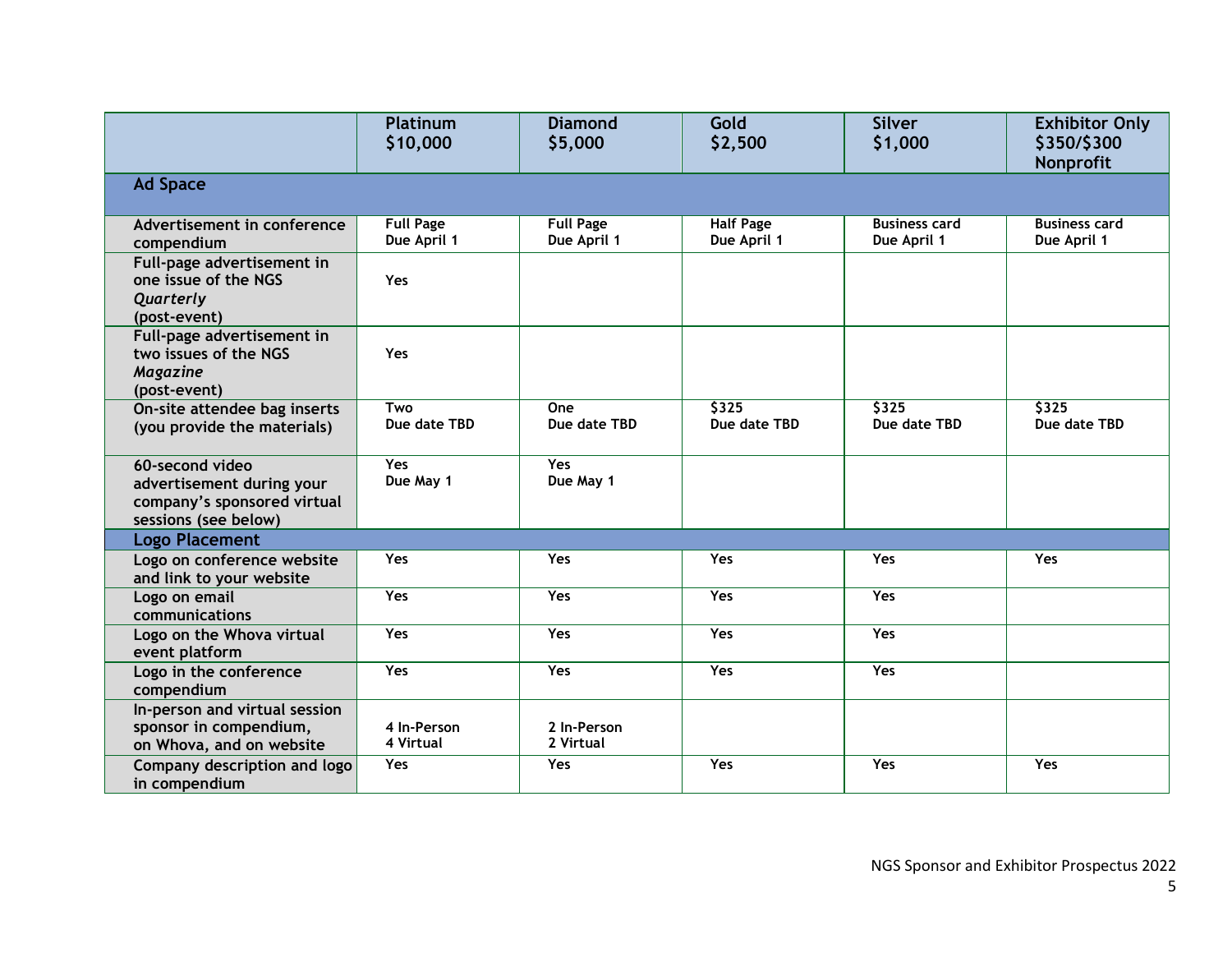| <b>On-Site Recognition</b>              |            |            |            |     |     |
|-----------------------------------------|------------|------------|------------|-----|-----|
| Company logo on Expo Hall<br>entry arch | Yes        | <b>Yes</b> |            |     |     |
| Company Name on entry arch              | <b>Yes</b> | Yes        | <b>Yes</b> | Yes | Yes |

| <b>Event Recognition</b>                                                                                                                                  |                 |                           |                     |                     |                     |  |
|-----------------------------------------------------------------------------------------------------------------------------------------------------------|-----------------|---------------------------|---------------------|---------------------|---------------------|--|
| Authorization to use event<br>brand in educational and<br>promotional activities                                                                          | Yes             | <b>Yes</b>                | <b>Yes</b>          | Yes                 | <b>Yes</b>          |  |
| Logo recognition as a Title<br>Sponsor on materials related<br>to either SLAM!, Focus on<br>Societies, or Delegate Meeting<br>(3 available for ea. event) | \$750 Optional  | \$750 Optional            | \$750 Optional      | \$750 Optional      | \$750 Optional      |  |
| Recognition as a sponsor of<br>the Expo Opening reception<br>and SLAM! including logo<br>placement and more.<br>(8 available)                             | \$1500 Optional | \$1500 Optional           | \$1500 Optional     | \$1500 Optional     | \$1500 Optional     |  |
| <b>Session Content</b>                                                                                                                                    |                 |                           |                     |                     |                     |  |
| Sponsored bonus sessions for<br>NGS On-Demand! - your<br>content <sup>1</sup>                                                                             | Due May 1       | $\mathbf{2}$<br>Due May 1 |                     |                     |                     |  |
| Featured NGS webinar in the<br>next 12 months - your<br>content <sup>1</sup>                                                                              |                 | 1                         |                     |                     |                     |  |
| <b>Leads</b>                                                                                                                                              |                 |                           |                     |                     |                     |  |
| <b>NGS 2022 Family History</b><br>Conference registration list                                                                                            | <b>Yes</b>      | <b>Yes</b>                | <b>Yes</b>          |                     |                     |  |
| Leads generated from the<br>virtual event platform                                                                                                        | Yes             | Yes                       | Yes                 | Yes                 | Yes                 |  |
| One-to-one chat                                                                                                                                           | Yes             | <b>Yes</b>                | <b>Yes</b>          | <b>Yes</b>          | <b>Yes</b>          |  |
| Post-event teleconference                                                                                                                                 | Yes             | <b>Yes</b>                | <b>Upon Request</b> | <b>Upon Request</b> | <b>Upon Request</b> |  |
| Post-event report                                                                                                                                         | Yes             | <b>Yes</b>                | <b>Yes</b>          | <b>Yes</b>          | <b>Yes</b>          |  |